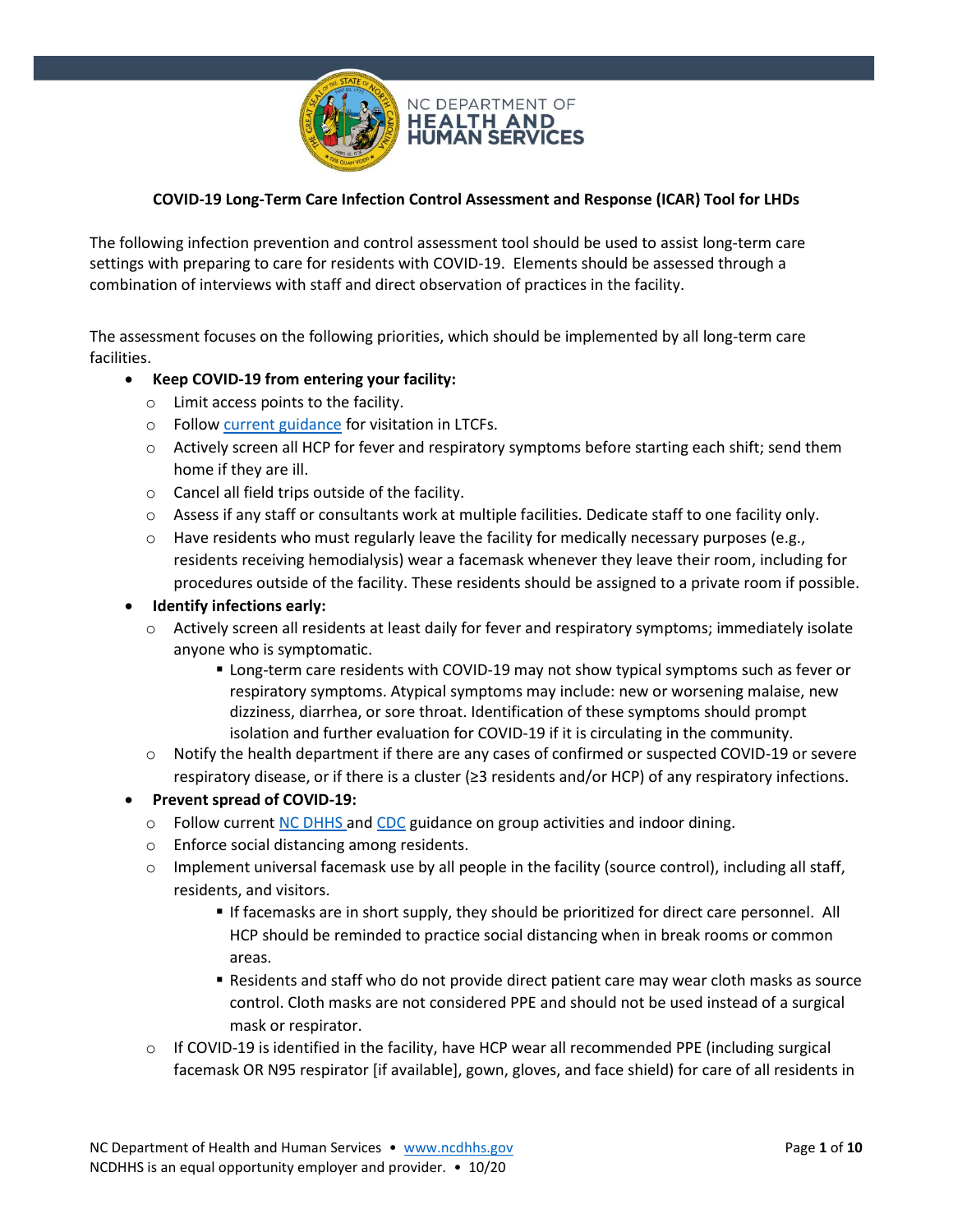isolation or quarantine, regardless of the presence of symptoms. Refer to strategies for optimizing PPE when shortages exist.

- Cohort COVID-19-positive residents with dedicated staff in one area and COVID-19 negative residents with dedicated staff in a separate area.
- **.** This approach is recommended to account for residents who are infected but not manifesting symptoms. Recent experience suggests that a substantial proportion of longterm care residents with COVID-19 do not demonstrate symptoms.
- When a new facility-onset case is identified, consult with public health and follow testing [guidance.](https://www.cdc.gov/coronavirus/2019-ncov/hcp/nursing-homes-testing.html)
- **Assess supply of personal protective equipment (PPE) and initiate measures to optimize current supply:**
	- o For example, extended use of facemasks and eye protection or prioritization of gowns for certain resident care activities
		- <https://www.cdc.gov/coronavirus/2019-ncov/hcp/ppe-strategy/index.html>
- **Identify and manage severe illness:**
	- $\circ$  Facility performs appropriate monitoring of ill residents (including documentation of pulse oximetry if available) at least 3 times daily to quickly identify residents who require transfer to a higher level of care.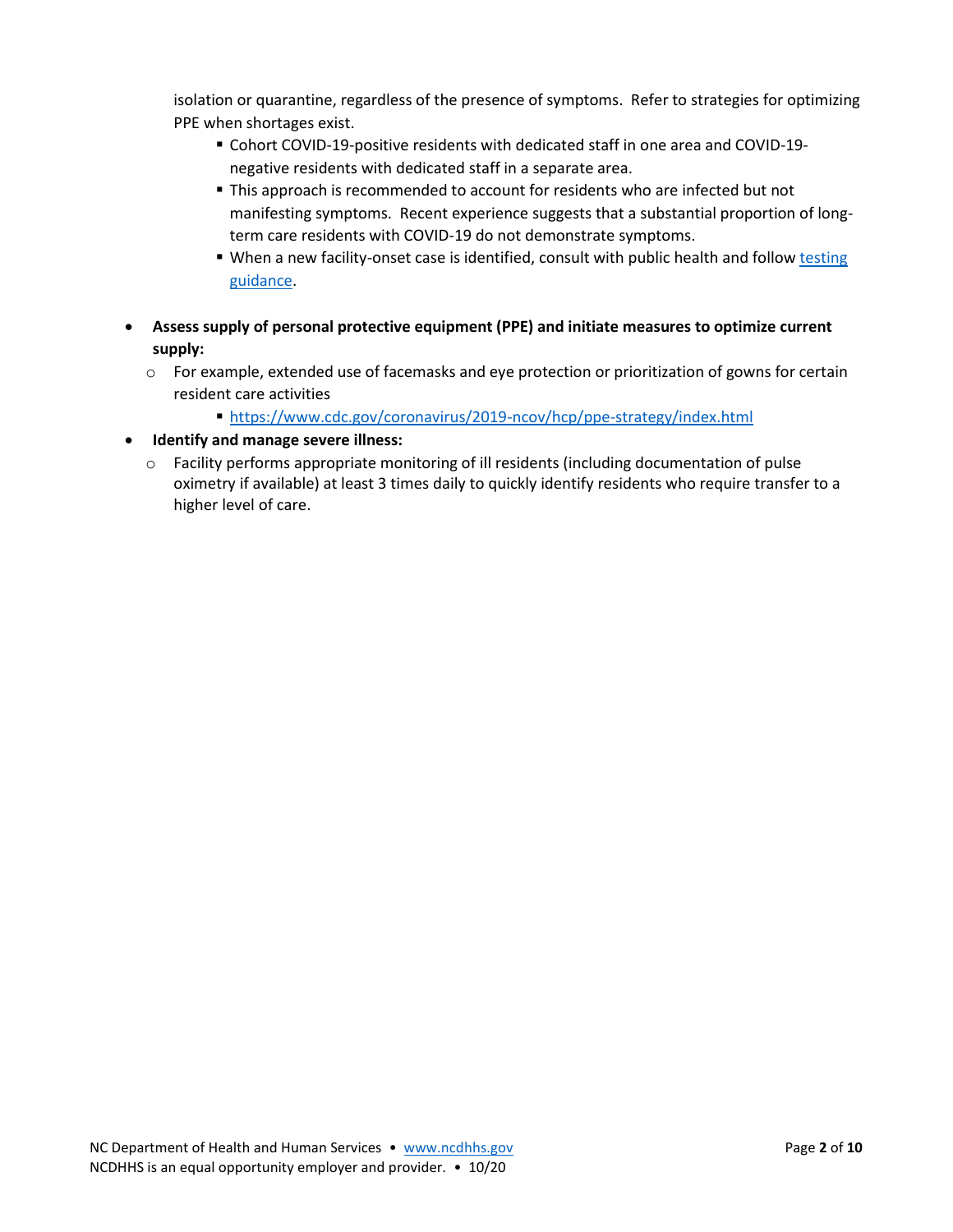# **Demographics**

| Date of Assessment                                                     |                                                                                                                                                                                                                           |
|------------------------------------------------------------------------|---------------------------------------------------------------------------------------------------------------------------------------------------------------------------------------------------------------------------|
| Assessment Completed by                                                |                                                                                                                                                                                                                           |
| <b>Facility Name</b>                                                   |                                                                                                                                                                                                                           |
| <b>Facility Location</b>                                               |                                                                                                                                                                                                                           |
| <b>Facility Type</b>                                                   | Long Term Care<br>$\Box$<br><b>Skilled Nursing Facility</b><br>$\Box$<br><b>Nursing Home</b><br>$\Box$<br><b>Assisted living Facility</b><br>$\Box$<br><b>Adult Care Home</b><br>$\Box$<br>Other ______________<br>$\Box$ |
| Number of Licensed Beds                                                |                                                                                                                                                                                                                           |
| Facility Certified by CMS                                              | Yes<br>$\Box$<br>No<br>$\Box$                                                                                                                                                                                             |
| Facility Licensed by State                                             | Yes<br>$\Box$<br>No<br>$\Box$                                                                                                                                                                                             |
| Facility License #                                                     |                                                                                                                                                                                                                           |
| Facility Affiliated with Hospital                                      | $\Box$ Yes<br><b>Hospital Name</b><br>No<br>$\Box$                                                                                                                                                                        |
| <b>Contact Person</b>                                                  |                                                                                                                                                                                                                           |
| <b>Contact Person's Title</b>                                          |                                                                                                                                                                                                                           |
| <b>Contact Person's Phone</b>                                          |                                                                                                                                                                                                                           |
| <b>Contact Person's Email</b>                                          |                                                                                                                                                                                                                           |
| Total Staff Hours Per Week Dedicated to<br><b>Infection Prevention</b> |                                                                                                                                                                                                                           |

### **Which of the following situations apply to the facility? (Choose the most appropriate answer)**

- □ No cases of COVID-19 currently reported in their community
- □ Cases reported in their community
- □ Sustained transmission reported in their community
- □ Cases identified in their facility (either among HCP or residents)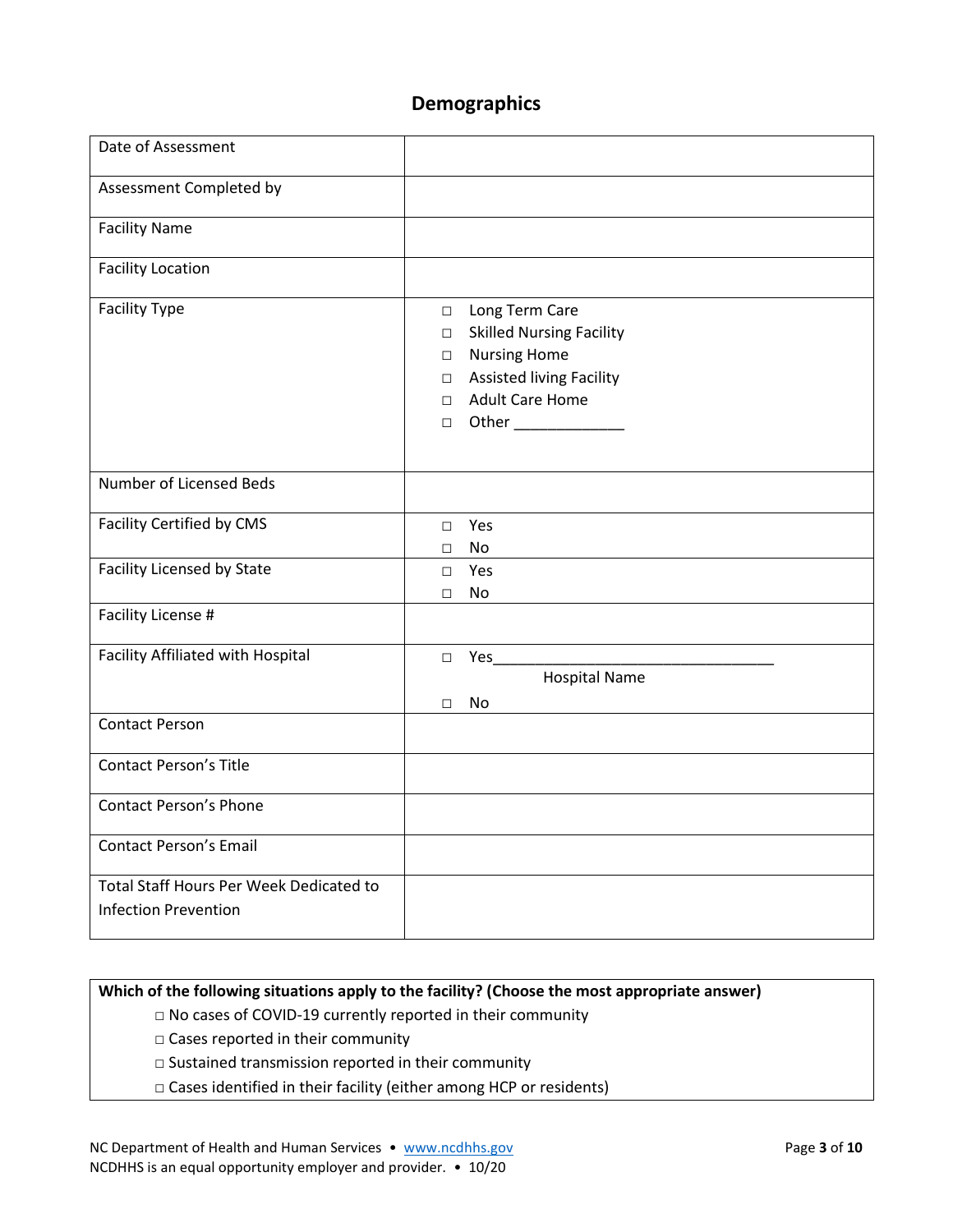| How many days supply does the facility have of the following PPE and alcohol-based hand sanitizer (ABHS)? |                               |                        |
|-----------------------------------------------------------------------------------------------------------|-------------------------------|------------------------|
| The CDC's PPE Burn Rate Calculator can be used to help determine this number.                             |                               |                        |
| Facemasks:                                                                                                |                               |                        |
| N-95 or higher-level respirators:                                                                         |                               |                        |
| Isolation gowns:                                                                                          |                               |                        |
| Eye protection:                                                                                           |                               |                        |
| Gloves:                                                                                                   |                               |                        |
| ABHS:                                                                                                     |                               |                        |
| <b>Visitor restrictions</b>                                                                               |                               |                        |
| <b>Elements to be assessed</b>                                                                            | <b>Assessment</b>             | Notes/Areas for        |
|                                                                                                           |                               | Improvement            |
| Facility follows current NC DHHS and CMS guidance for                                                     | $\square$ Yes                 |                        |
| visitation, including suspending indoor visitation until 14 days                                          | $\Box$<br>No                  |                        |
| following the symptom onset/test date of the most recent                                                  |                               |                        |
| COVID-19 case.                                                                                            |                               |                        |
|                                                                                                           |                               |                        |
| Potential visitors (including non-essential personnel [e.g.,                                              | Yes<br>$\Box$                 |                        |
| volunteers] and non-essential consultant personnel [e.g.,                                                 | $\Box$<br>No                  |                        |
| barbers]) are screened prior to entry for fever or respiratory                                            |                               |                        |
| symptoms. Those with symptoms are not permitted to enter the                                              |                               |                        |
| facility.                                                                                                 |                               |                        |
| Visitors that are permitted inside must wear a facemask while in                                          | Yes<br>$\Box$                 |                        |
| the building and restrict their visit to the resident's room or                                           | $\Box$<br>No                  |                        |
|                                                                                                           |                               |                        |
| other location designated by the facility, per NC DHHS guidance.                                          |                               |                        |
| Visitors are frequently reminded to perform hand hygiene,                                                 | $\Box$<br>Yes                 |                        |
| maintain social distancing, and follow other visitation                                                   | $\Box$<br>No                  |                        |
| procedures.                                                                                               |                               |                        |
|                                                                                                           |                               |                        |
| Facility has sent a communication (e.g., letter, email) to families                                       | Yes<br>$\Box$<br>$\Box$<br>No |                        |
| describing current visitation policies and procedures.                                                    |                               |                        |
| Facility has provided alternative methods for visitation (e.g.,                                           | □<br>Yes                      |                        |
| video conferencing) for residents.                                                                        | □<br>No                       |                        |
|                                                                                                           |                               |                        |
| Facility has posted signs at entrances to the facility listing current                                    | Yes<br>□                      |                        |
| visitation policies and procedures.                                                                       | □<br>No                       |                        |
| Education, monitoring, and screening of healthcare personnel (HCP)                                        |                               |                        |
| <b>Elements to be assessed</b>                                                                            | <b>Assessment</b>             | <b>Notes/Areas for</b> |
|                                                                                                           |                               | Improvement            |
| Facility screens all HCP (including consultant personnel) at the                                          | $\Box$<br>Always              |                        |
| beginning of their shift for fever and respiratory symptoms                                               | Sometimes<br>$\Box$           |                        |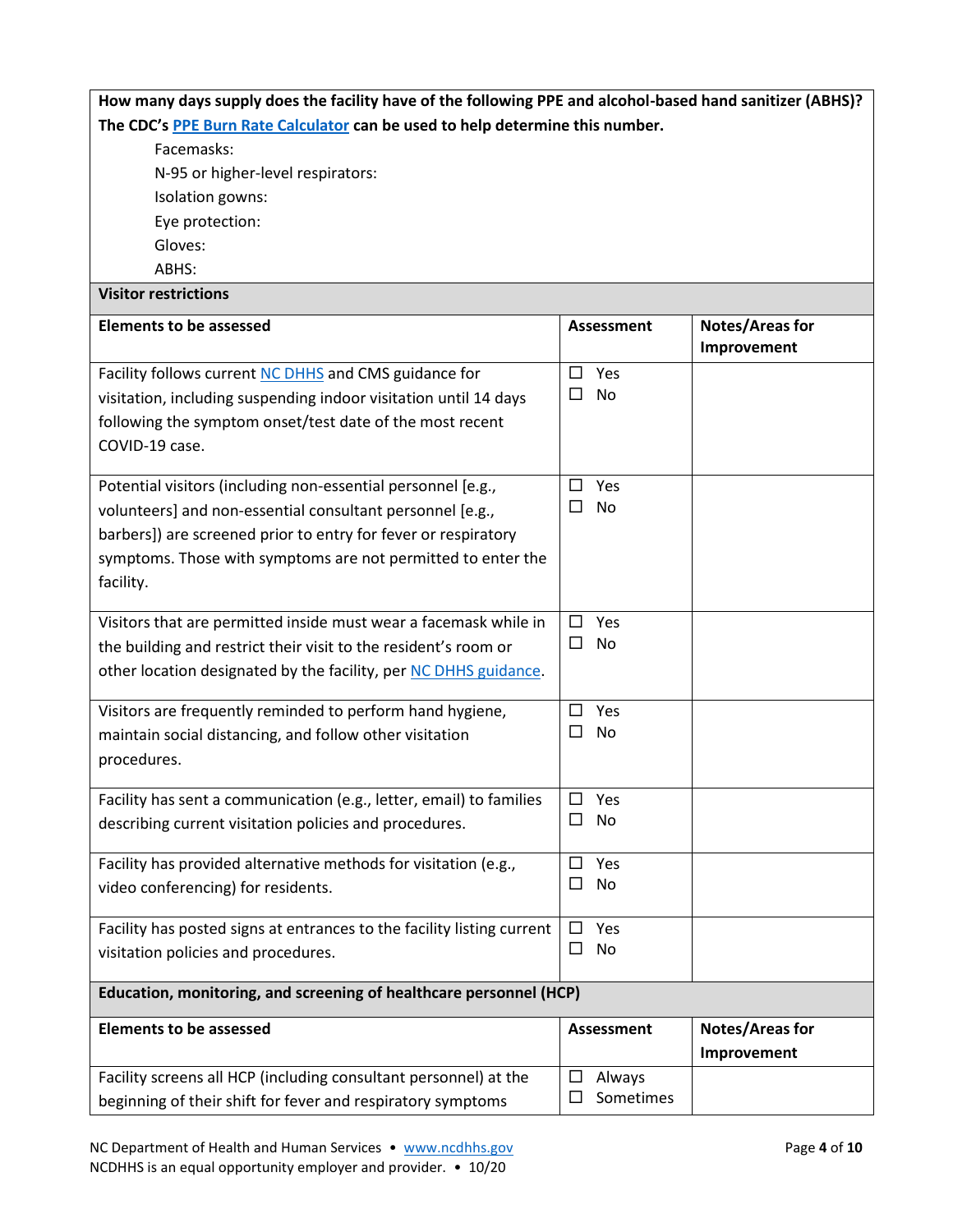| (actively takes their temperature and documents absence of                          | □<br>Never                         |                        |
|-------------------------------------------------------------------------------------|------------------------------------|------------------------|
| shortness of breath, new or change in cough, and sore throat).                      |                                    |                        |
|                                                                                     |                                    |                        |
| If HCP are ill, they are instructed to put on a facemask and return                 | $\Box$<br>Always                   |                        |
| home.                                                                               | Sometimes<br>□<br>Never<br>□       |                        |
| Facility keeps a list of symptomatic HCP.                                           | $\Box$<br>Yes                      |                        |
|                                                                                     | $\Box$<br>No                       |                        |
| Dedicated health care personnel are assigned to work with                           | Yes<br>□                           |                        |
| COVID-positive patients. These personnel do not interact with                       | $\Box$<br>No                       |                        |
| other staff or residents.                                                           |                                    |                        |
|                                                                                     |                                    |                        |
| Personnel who work at multiple facilities are assigned to a single                  | Yes<br>$\Box$                      |                        |
| facility until COVID-19 transmission in the community has been                      | $\Box$<br>No                       |                        |
| contained.                                                                          |                                    |                        |
| Facility has provided education and refresher training to HCP                       |                                    |                        |
| (including consultant personnel) about the following:                               |                                    |                        |
|                                                                                     | $\Box$ Yes $\Box$ No               |                        |
| $\Box$ COVID-19 (e.g., symptoms, how it is transmitted)                             | □ Yes □ No                         |                        |
| $\Box$ Sick leave policies and importance of not reporting or                       |                                    |                        |
| remaining at work when ill                                                          | □ Yes □ No                         |                        |
| Adherence to recommended IPC practices, including:<br>□                             |                                    |                        |
| Hand hygiene,<br>$\circ$<br>Selection and use including donning and doffing         |                                    |                        |
| $\circ$<br>PPE,                                                                     |                                    |                        |
| Cleaning and disinfecting environmental<br>$\circ$                                  |                                    |                        |
| surfaces and resident care equipment                                                |                                    |                        |
| Any changes to usual policies/procedures in response to                             | □ Yes □ No                         |                        |
| PPE or staffing shortages                                                           |                                    |                        |
|                                                                                     | $\Box N/A$                         |                        |
| Education, monitoring, and screening of residents<br><b>Elements to be assessed</b> | <b>Assessment</b>                  |                        |
|                                                                                     |                                    | <b>Notes/Areas for</b> |
|                                                                                     |                                    | Improvement            |
| Facility assesses residents for fever and symptoms of respiratory                   | Always<br>$\Box$<br>□<br>Sometimes |                        |
| infection upon admission and at least daily throughout their stay                   | Never<br>□                         |                        |
| in the facility, including atypical symptoms such as new or                         |                                    |                        |
| worsening malaise, new dizziness, diarrhea, or sore throat.                         |                                    |                        |
| Identification of these atypical symptoms should prompt                             |                                    |                        |
| isolation and further evaluation for COVID-19 if it is circulating in               |                                    |                        |
| the community.                                                                      |                                    |                        |
| Residents with suspected respiratory infection are immediately                      | □<br>Always                        |                        |
| placed in appropriate Transmission-Based Precautions.                               | Sometimes<br>$\Box$                |                        |
|                                                                                     | $\Box$<br>Never                    |                        |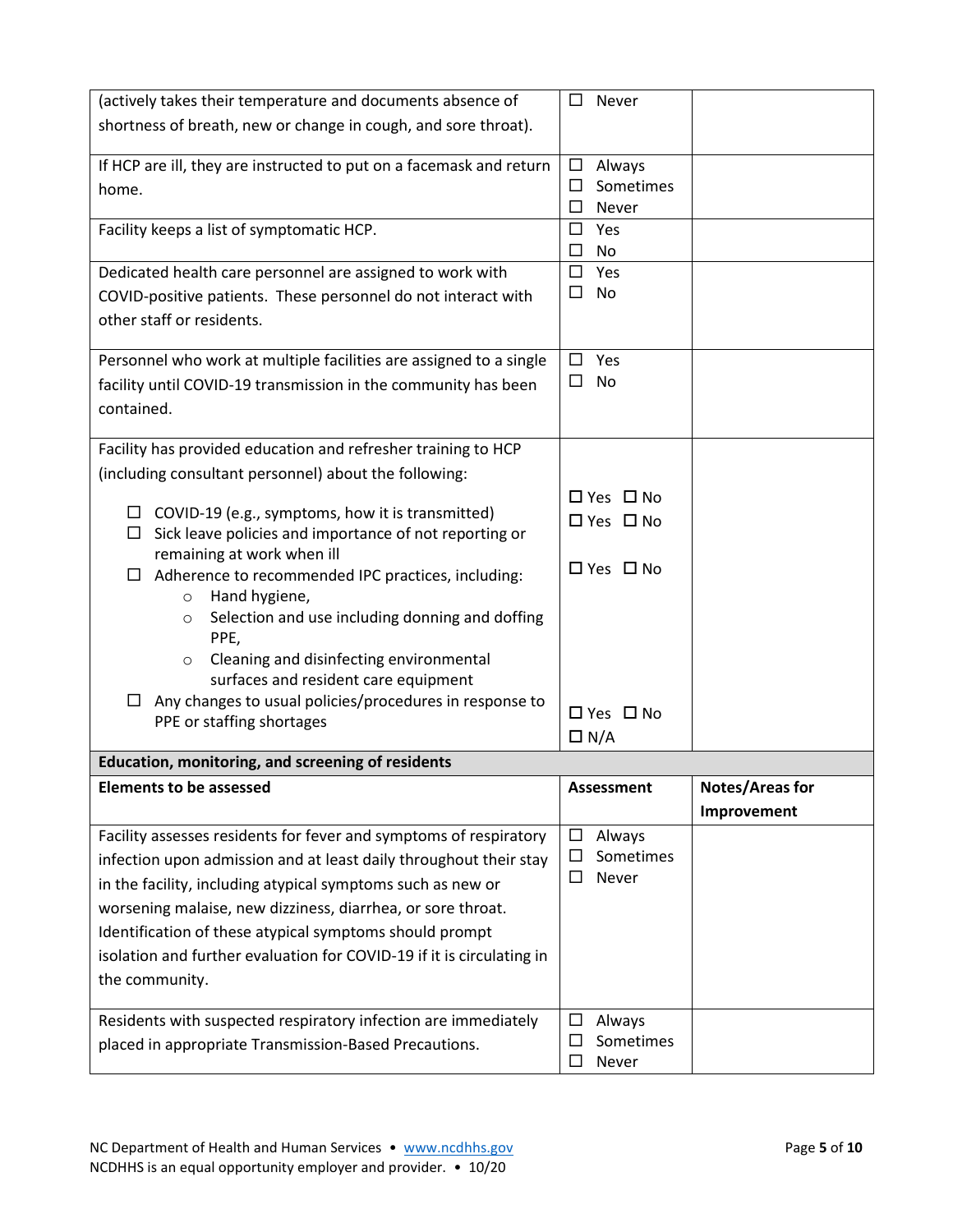| Facility performs appropriate monitoring of ill residents                                                      | $\Box$<br>Always              |
|----------------------------------------------------------------------------------------------------------------|-------------------------------|
| (including documentation of pulse oximetry, if available) at least                                             | Sometimes<br>□                |
| 3 times daily to quickly identify residents who require transfer to                                            | $\Box$<br>Never               |
| a higher level of care.                                                                                        |                               |
|                                                                                                                |                               |
| Facility keeps a list of symptomatic residents.                                                                | Yes<br>$\Box$                 |
|                                                                                                                | $\Box$<br>No                  |
| Facility has dedicated wing or area to manage patients with                                                    | Yes<br>$\Box$<br>$\Box$<br>No |
| COVID-19 which is separate from other residents and personnel                                                  |                               |
| in non-COVID area.                                                                                             |                               |
| Facility is following current guidance on communal dining and                                                  | $\Box$<br>Yes                 |
| group activities.                                                                                              | $\Box$<br>No                  |
| Facility has residents who must regularly leave the facility for                                               | $\Box$<br>Always              |
| medically necessary purposes (e.g., residents receiving                                                        | Sometimes<br>□                |
| hemodialysis or chemotherapy) wear a facemask whenever they                                                    | □<br>Never                    |
| leave their room, including for procedures outside of the facility.                                            |                               |
| These residents should be assigned to a private room if possible.                                              |                               |
|                                                                                                                |                               |
| Have HCP wear all recommended PPE (gown, gloves, eye                                                           | $\Box$<br>Always              |
| protection, and respirator or facemask) for care of all residents                                              | Sometimes<br>□                |
| in isolation or quarantine, regardless of symptoms. Refer to                                                   | $\Box$<br>Never               |
| strategies for optimizing PPE when shortages exist.                                                            |                               |
| Facility has provided education to residents about the following:                                              |                               |
|                                                                                                                | □ Yes □ No                    |
| COVID-19 (e.g., symptoms, how it is transmitted)<br>□                                                          | $\Box$ Yes $\Box$ No          |
| Importance of immediately informing HCP if they feel<br>□                                                      |                               |
| feverish or ill                                                                                                |                               |
| Actions they can take to protect themselves (e.g., hand<br>□                                                   | $\Box$ Yes $\Box$ No          |
| hygiene, covering their cough, maintaining social<br>distancing)                                               |                               |
| Actions the facility is taking to keep them safe (e.g.,<br>ப                                                   |                               |
| visitor restrictions, changes in PPE, canceling group                                                          |                               |
| activities and communal dining)                                                                                | $\Box$ Yes $\Box$ No          |
|                                                                                                                |                               |
|                                                                                                                |                               |
| Additional actions when COVID-19 is identified in the facility or                                              |                               |
| there is sustained transmission in the community (some                                                         |                               |
| facilities may choose to implement these earlier)                                                              |                               |
|                                                                                                                | □ Yes □ No                    |
| Residents are encouraged to remain in their room. If<br>ப<br>residents leave their room, they wear a facemask, |                               |
| perform hand hygiene, limit movement in the facility                                                           |                               |
| and perform social distancing.                                                                                 |                               |
| Cohort ill residents with dedicated HCP.<br>ப                                                                  | $\Box$ Yes $\Box$ No          |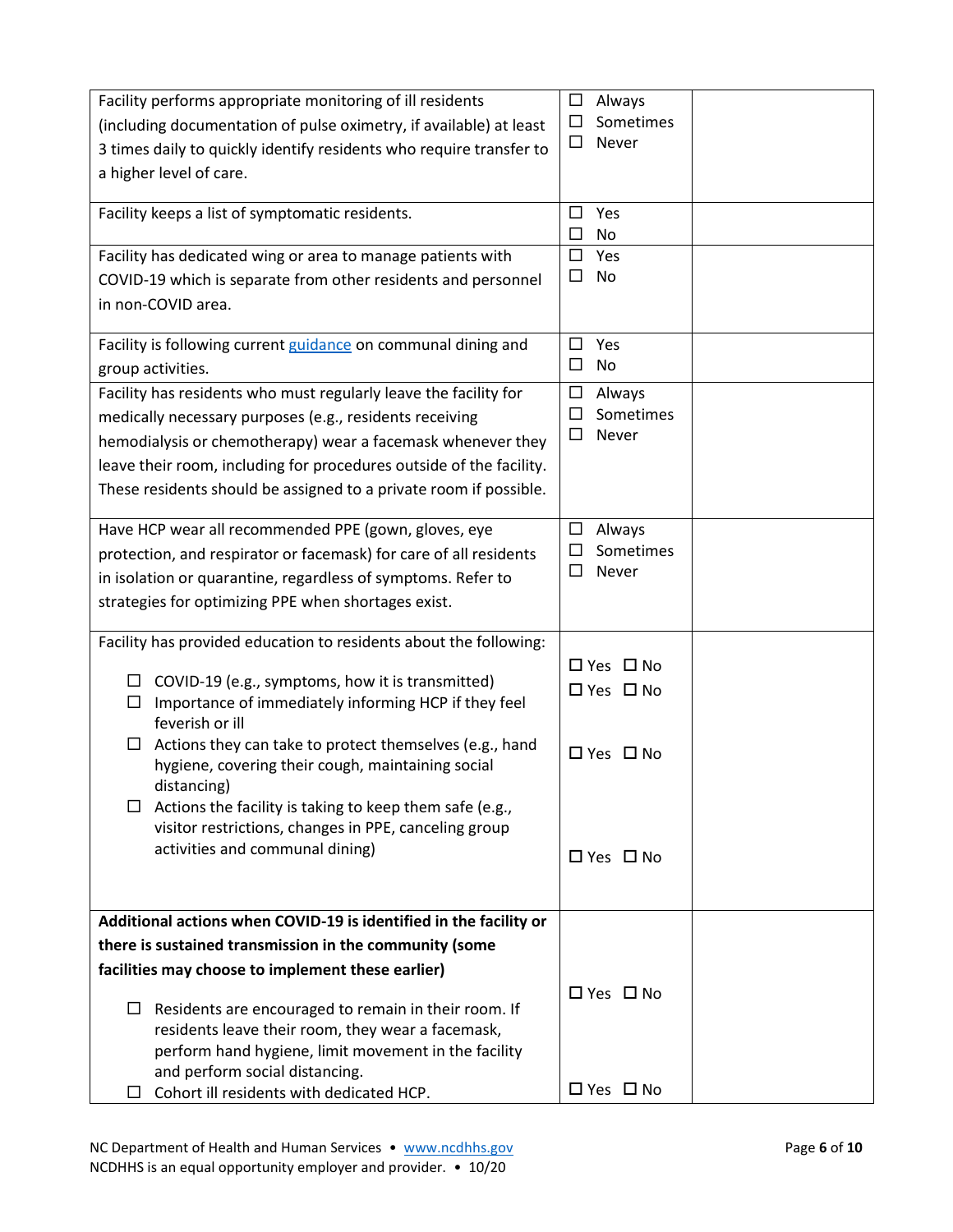| <b>Availability of PPE and Other Supplies</b>                                                                                                                                                                                                                                                                                                                                                                                       |                                                         |                                       |
|-------------------------------------------------------------------------------------------------------------------------------------------------------------------------------------------------------------------------------------------------------------------------------------------------------------------------------------------------------------------------------------------------------------------------------------|---------------------------------------------------------|---------------------------------------|
| <b>Elements to be assessed</b>                                                                                                                                                                                                                                                                                                                                                                                                      | Assessment                                              | <b>Notes/Areas for</b><br>Improvement |
| Facility has assessed current supply of PPE and other critical<br>materials (e.g., alcohol-based hand rub, EPA-registered<br>disinfectants, tissues).                                                                                                                                                                                                                                                                               | Yes<br>$\Box$<br>□<br><b>No</b>                         |                                       |
| If PPE shortages are identified or anticipated, facility will make<br>an urgent PPE request through the Office of Emergency Medical<br>Services. (See education resources in toolkit for further<br>information.)                                                                                                                                                                                                                   | $\Box$<br>Yes<br>$\Box$<br>No                           |                                       |
| Facility has implemented measures to optimize current PPE<br>supplies, which include options for extended use, reuse, and<br>alternatives to PPE.                                                                                                                                                                                                                                                                                   | □<br>Always<br>Sometimes<br>ΙI<br>Never<br>$\Box$       |                                       |
| For example, under extended use, the same facemask and eye<br>protection may be worn during the care of more than one<br>resident. Gowns could be prioritized for select activities such as<br>activities where splashes and sprays are anticipated (including<br>aerosol generating procedures) and high-contact resident care<br>activities that provide opportunities for transfer of pathogens to<br>hands and clothing of HCP. |                                                         |                                       |
| Additional options and details are available here:<br>https://www.cdc.gov/coronavirus/2019-ncov/hcp/ppe-<br>strategy/index.html                                                                                                                                                                                                                                                                                                     |                                                         |                                       |
| Hand hygiene supplies are available in all resident care areas.                                                                                                                                                                                                                                                                                                                                                                     | Always<br>□<br>Sometimes<br>□<br>$\Box$<br><b>Never</b> |                                       |
| Alcohol-based hand sanitizer* with 60-95% alcohol is available in<br>every resident room, hallway, and other resident care and<br>common areas.<br>*If there are shortages of ABHS, hand hygiene using soap and<br>water is still expected.                                                                                                                                                                                         | $\Box$<br>Always<br>Sometimes<br>□<br>$\Box$<br>Never   |                                       |
| Sinks are stocked with soap and paper towels.                                                                                                                                                                                                                                                                                                                                                                                       | Always<br>□<br>Sometimes<br>$\Box$<br>□<br>Never        |                                       |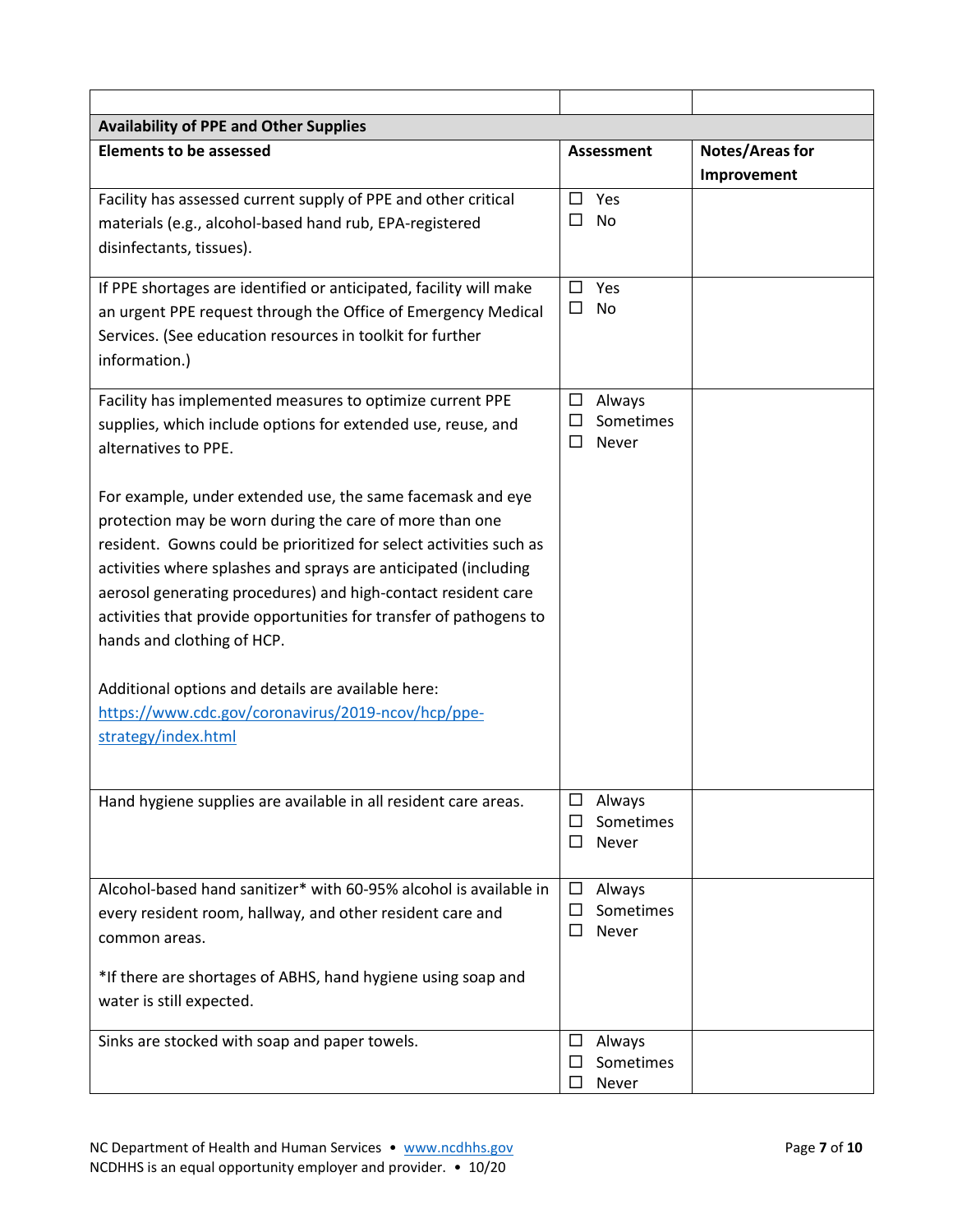| PPE is available in resident care areas (e.g., outside resident<br>rooms) and is easily accessible to staff. PPE includes: gloves,<br>gowns, facemasks, N-95 or higher-level respirators (if facility has<br>a respiratory protection program and HCP are fit-tested) and eye<br>protection (face shield or goggles).                                                                                                                                                                                             | Always<br>□<br>$\Box$<br>Sometimes<br>Never<br>□           |                        |
|-------------------------------------------------------------------------------------------------------------------------------------------------------------------------------------------------------------------------------------------------------------------------------------------------------------------------------------------------------------------------------------------------------------------------------------------------------------------------------------------------------------------|------------------------------------------------------------|------------------------|
| EPA-registered, hospital-grade disinfectants with an emerging<br>viral pathogens claim against SARS-CoV-2 are available to allow<br>for frequent cleaning of high-touch surfaces and shared resident<br>care equipment.<br>*See EPA List N: https://www.epa.gov/pesticide-                                                                                                                                                                                                                                        | □<br>Always<br>Sometimes<br>□<br><b>Never</b><br>□         |                        |
| registration/list-n-disinfectants-use-against-sars-cov-2<br>Increased frequency of environmental cleaning while COVID-19<br>transmission is occurring in the community.                                                                                                                                                                                                                                                                                                                                           | $\Box$<br>Always<br>Sometimes<br>□<br>$\Box$<br>Never      |                        |
| Tissues are available in common areas and resident rooms for<br>respiratory hygiene, cough etiquette, and source control.                                                                                                                                                                                                                                                                                                                                                                                         | Always<br>$\Box$<br>$\Box$<br>Sometimes<br>$\Box$<br>Never |                        |
| <b>Infection Prevention and Control Practices</b>                                                                                                                                                                                                                                                                                                                                                                                                                                                                 |                                                            |                        |
| <b>Elements to be assessed</b>                                                                                                                                                                                                                                                                                                                                                                                                                                                                                    | <b>Assessment</b>                                          | <b>Notes/Areas for</b> |
|                                                                                                                                                                                                                                                                                                                                                                                                                                                                                                                   | Improvement                                                |                        |
| HCP wear the following PPE when caring for residents with<br>undiagnosed respiratory illness unless the suspected diagnosis<br>required Airborne Precautions (e.g., tuberculosis):<br>Gloves<br>Isolation gown<br>Facemask or respirator<br>Eye protection (e.g., goggles or face shield)<br>If COVID-19 is suspected, an N-95 or higher-level respirator is<br>preferred, if available and the facility has a respiratory<br>protection program with fit-tested HCP; facemasks are an<br>acceptable alternative. | □<br>Always<br>Sometimes<br>□<br>$\Box$<br>Never           |                        |
| PPE are removed in a manner to prevent self-contamination,<br>hand hygiene is performed, and new PPE are put on after each<br>resident except as noted in CDC's extended use and reuse<br>guidance.                                                                                                                                                                                                                                                                                                               | □<br>Always<br>Sometimes<br>Ш<br>$\Box$<br>Never           |                        |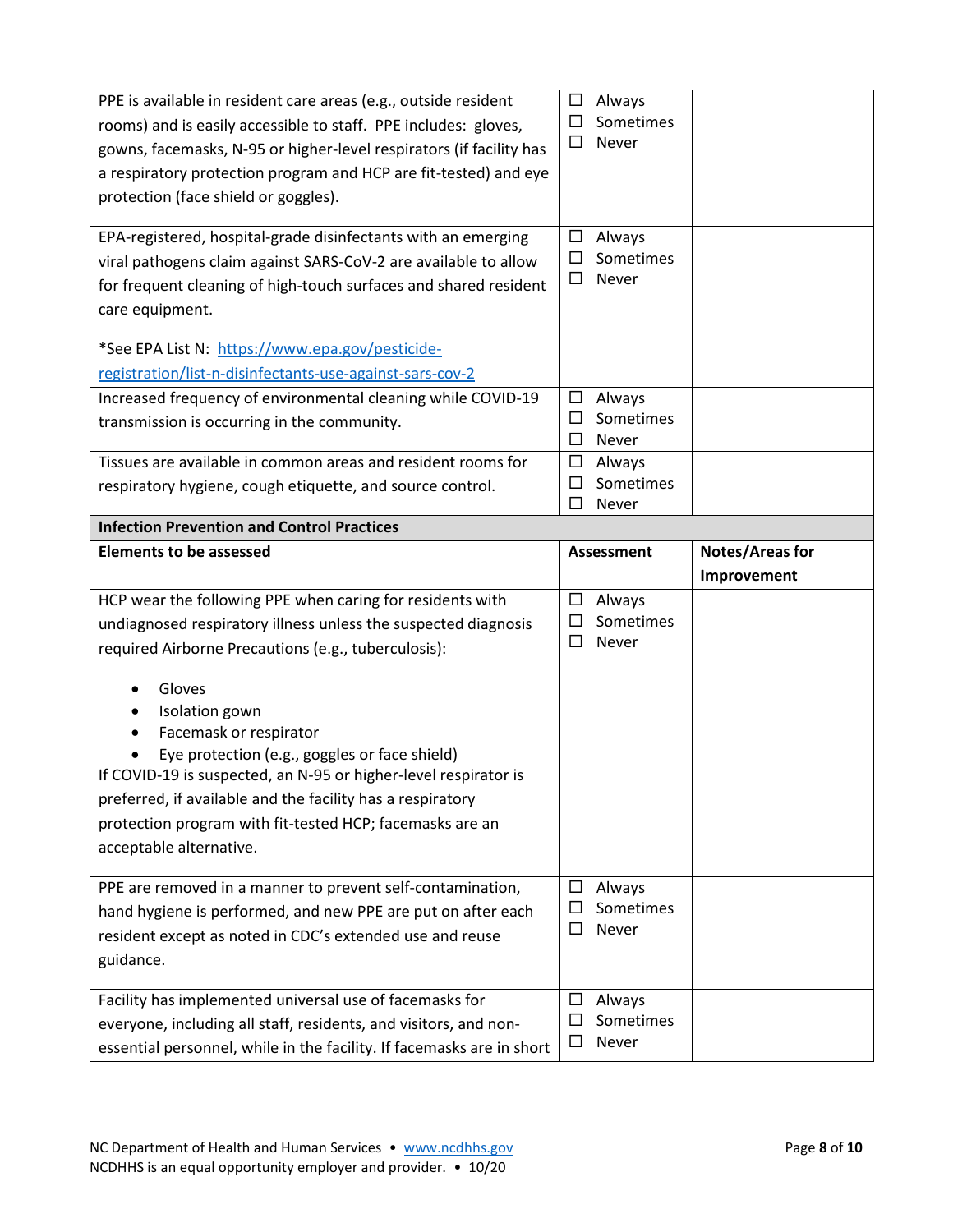| supply, they are prioritized for direct care personnel. Non-direct |                            |                        |
|--------------------------------------------------------------------|----------------------------|------------------------|
| care providers can use a cloth face covering.                      |                            |                        |
|                                                                    |                            |                        |
| Facility ensures that all visitors and non-essential personnel are | $\Box$                     |                        |
| compliant with all recommended infection prevention practices.     |                            |                        |
|                                                                    |                            |                        |
| All HCP are reminded to practice social distancing when in break   | $\Box$<br>Always           |                        |
| rooms or common areas.                                             | $\Box$<br>Sometimes        |                        |
|                                                                    | $\Box$<br>Never            |                        |
| Non-dedicated, non-disposable resident care equipment is           | $\Box$<br>Always           |                        |
| cleaned and disinfected after each use.                            | Sometimes<br>$\Box$        |                        |
|                                                                    | Never<br>□                 |                        |
| <b>EPA-registered disinfectants are prepared and used in</b>       | $\Box$<br>Always           |                        |
| accordance with label instructions.                                | Sometimes<br>□             |                        |
|                                                                    | Never<br>□                 |                        |
| HCP perform hand hygiene in the following situations:              |                            |                        |
| Before resident contact, even if PPE is worn                       | $\Box$ A $\Box$ S $\Box$ N |                        |
| $\Box$ After contact with the resident                             | $\Box$ A $\Box$ S $\Box$ N |                        |
| $\Box$ After contact with blood, body fluids or contaminated       | $\Box A$ $\Box S$ $\Box N$ |                        |
| surfaces or equipment                                              |                            |                        |
| Before performing sterile procedure                                | $\Box$ A $\Box$ S $\Box$ N |                        |
| $\Box$ After removing PPE                                          | $\Box A$ $\Box S$ $\Box N$ |                        |
| *A=always, S=sometimes, N=never                                    |                            |                        |
| If COVID-19 has been identified in the facility, have HCP wear all | $\Box$<br>Always           |                        |
| recommended PPE (gown, gloves, eye protection, surgical            | Sometimes<br>□             |                        |
| facemask OR N95 respirator [if available] ) for the care of all    | $\Box$<br>Never            |                        |
| residents in isolation or quarantine, regardless of presence of    |                            |                        |
| symptoms. Refer to strategies for optimizing PPE when              |                            |                        |
| shortages exist.                                                   |                            |                        |
|                                                                    |                            |                        |
| <b>Communication</b>                                               |                            |                        |
| <b>Elements to be assessed</b>                                     | <b>Assessment</b>          | <b>Notes/Areas for</b> |
|                                                                    |                            | Improvement            |
| Facility communicates information about known or suspected         | Always<br>$\Box$           |                        |
| COVID-19 patients to appropriate personnel (e.g., transport        | Sometimes<br>□             |                        |
| personnel, receiving facility) before transferring them to         | $\Box$<br>Never            |                        |
| healthcare facilities.                                             |                            |                        |
|                                                                    |                            |                        |
| Facility notifies the health department about any of the           | Always<br>$\Box$           |                        |
| following:                                                         | Sometimes<br>□             |                        |
|                                                                    | □<br>Never                 |                        |
| COVID-19 is suspected or confirmed in a resident or                |                            |                        |
| healthcare provider                                                |                            |                        |
| A resident has severe respiratory infection                        |                            |                        |